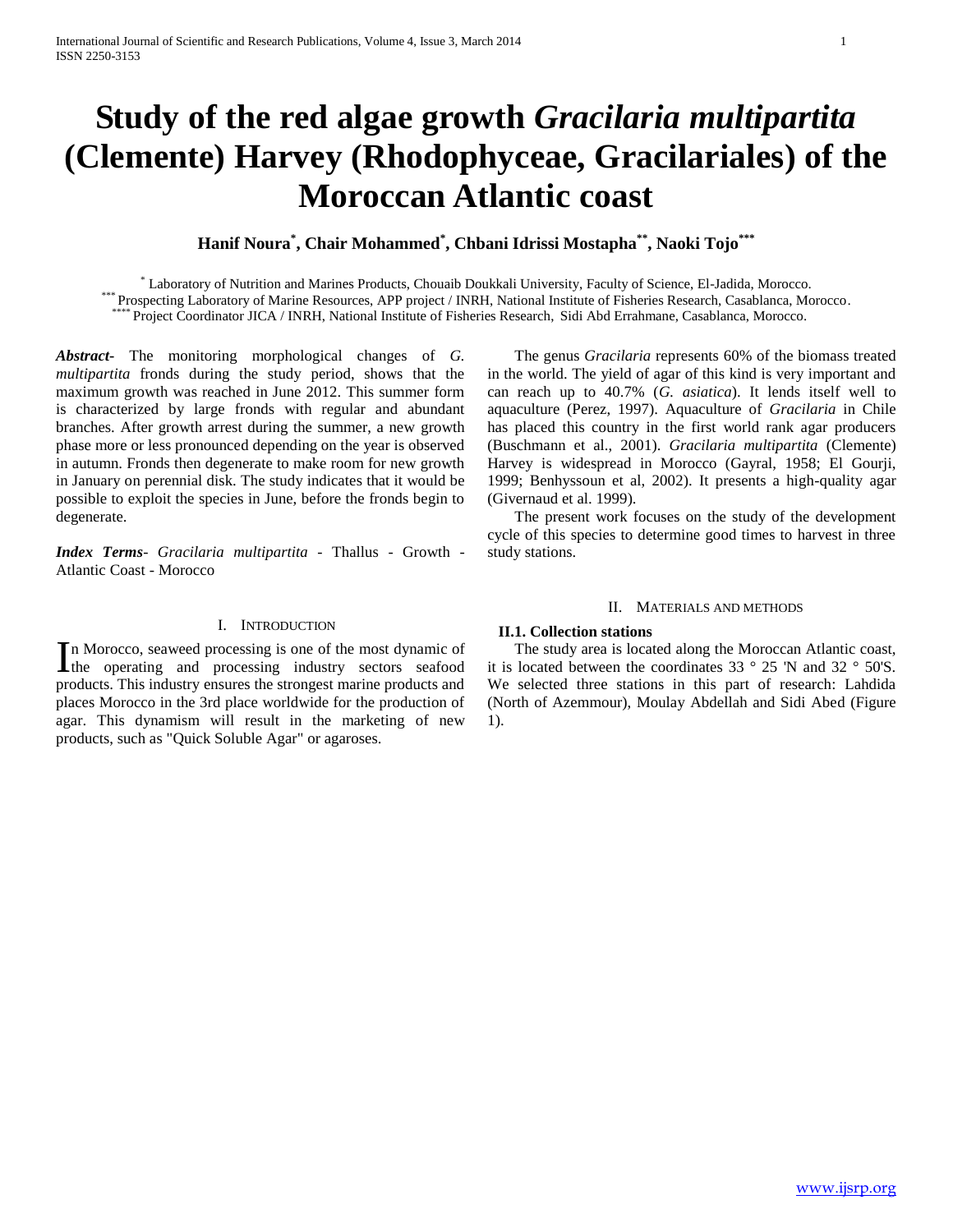

Figure 1: Geographical Aspects of the three study sites.

 We chose these three stations among others for the following reasons:

 - Stations number was limited to three for difficulties reasons of sampling.

 - Stations were too separated to cover the entire coastline Doukkala-Abda.

 - Lahdida station was chosen to evaluate the effect of silting caused by the Oued Om Er rbie mouth.

 - Mly Abdellah station was chosen to evaluate the pollution effect by discharges of the phosphate complex Jorf Lasfar.

 - Sidi Abed station was chosen as reference station by its distance from the pollution and algae raising activities intensively.

### **II.2. Material used**

 The red algae species concerned with the biological study is *Gracilaria multipartita*. This agarophyte has a flattened frond branched subdicotomiquement. The identification of *Gracilaria* is very confusing; It was confirmed by molecular analysis using the DNA sequence encoding the rRNA of the small subunit of the ribosome (18SrDNA) and by spacer of rubisco claimed the Coleman and Goff method (Benhissoune S. et al., 2002).

#### **II.3. Methods**

 The harvest of the red algae species *Gracilaria multipartita* was carried out monthly in three geographically separated stations: Lahdida (North Azemmour), Moulay Abdellah and Sidi

Abed. The parameters measurement considered in the biology evolution of the species studied was performed on 100 randomly fronds harvested in natural beds, and are:

 - The frond length (cm), it was determined by measuring the frond length;

 - The frond mass (g) was determined by weighing each frond using a balance with a precision gram;

 - The total number of branches (RT) is counted for each thallus.

# III. RESULTS

#### **III.1. Growth analysis of** *Gracilaria multipartita*  **III.1.1. Qualitative analysis of growth**

 The monitoring morphological changes fronds of *G. multipartita* during the study period, shows that the maximum growth was reached in June 2012. The monthly variation in growth during an annual cycle is described below:

 - **June 2012**, the algae reach its maximum size. This summer form is characterized by large fronds with regular and abundant branches.

 - **July 2012**, well developed thalli undergo apical usury which results in a loss of branches.

 -**August-September 2012**, the fronds further decrease in size and have a damaged appearance due to the presence of necrosis points at different locations in fronds.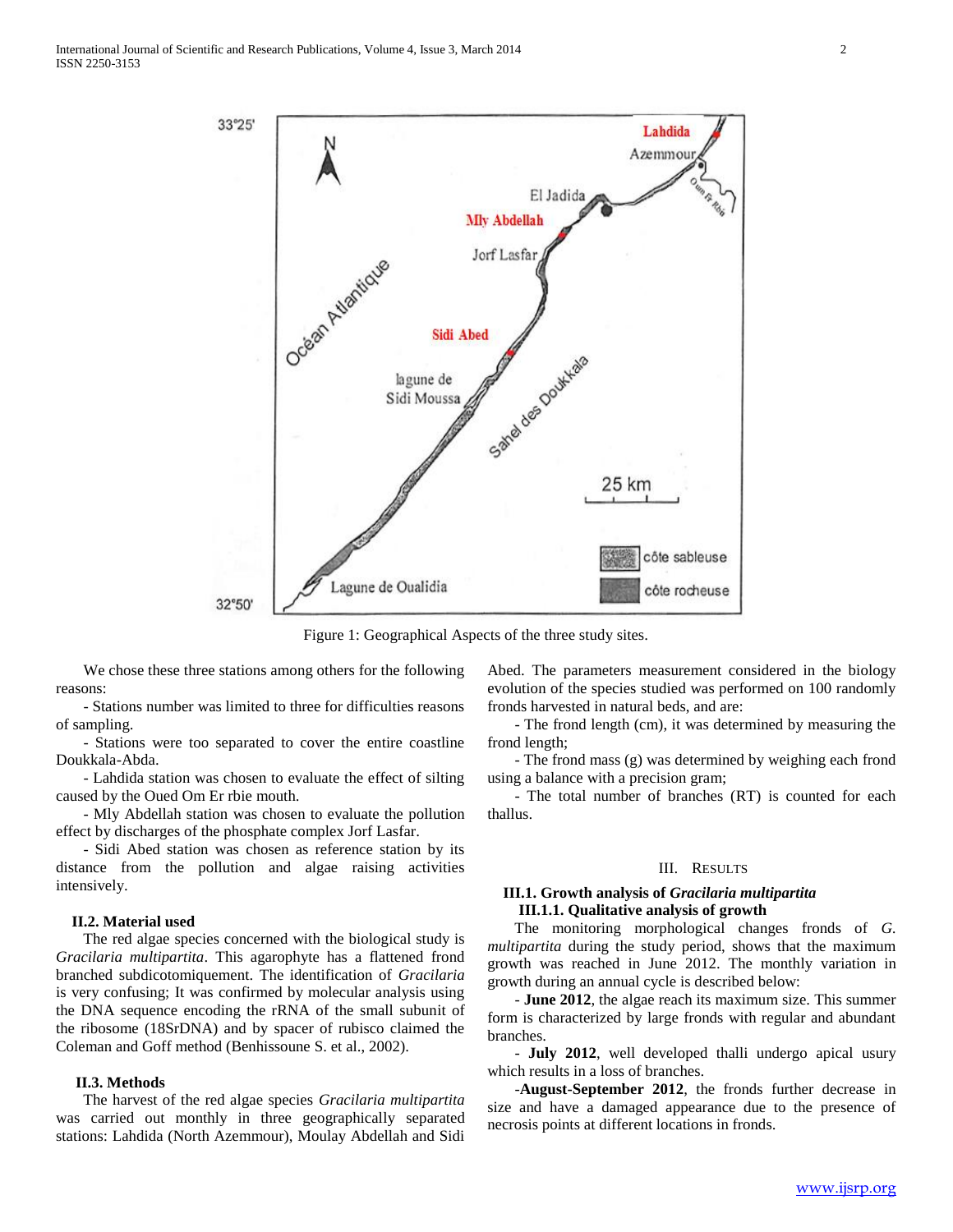- **October 2012**, there is a growth resumption resulting in an increase in size. But branches number decreases and axes have a hail form.

 -**November-December 2012**, thalli undergo partial degradation. First there was a fall ends of the branches that carry the cysts. Axes become weak and brittle due to intercropping necrosis and end by fragmenting under the action of waves. At the end of this period, the fronds are reduced to their fixing disk marking the end of the life cycle of the fronds.

 - **January 2013**, the fronds grow from the attachment disk. The size thallus is reduced to less than 2 cm. The principal axes do not wear ramifications of second order and upright base is small and sparsely branched.

#### **III.1.2.1. in Moulay Abdellah station**



**c) Average Number of ramifications**

 **Figure 2: Seasonal variation of the average length, the average weight of thalli, and the average total number of ramifications of** *G. multipartita* **collected at Moulay Abdellah during an annual cycle.**

 - **Average length of fronds:** July shows the best thalli length (Figure 2a). Periods of high growth in length are recorded

 - **February-March 2013**, the algae has the winter characteristics form (reduced size, axes spindly, cylindrical and undeveloped branches).

 - **April 2013**, the ramifications are flattening and widening. They become abundant and developed. Their ends are rounded and form acute angles with the main axis.

 -**May 2013**, the thalli are flattened and the ramifications are abundant and developed. Apical growth is maximum and gives supple and long axes.

### **III.1.2. Quantitative growth analysis**



from March to July (with a maximum of 14.2 cm in July) and in September (with a maximum of 10.3 cm). The shorter lengths were recorded in winter, with a minimum of 4.3 cm during the months from January to March.

 - **Average weight of thalli:** Thalli weight varied from a seasonally (Figure 2b). The low growth in winter, undergoes a slight increase between March and May, and becomes significant from May to a maximum of 1.8 g in June. After a decrease in weight during the summer a second smaller growth peak is recorded in October (0.9  $g /$  individual). Thereafter, the thalli weight decreases to a minimum of 0.3 g / individual in January.

 - **Analysis of the average number of ramifications:** The variation curve of the total number of ramifications follows a comparable weight thalli evolution (Figure. 2c). The average number of ramifications is minimal between January and March. It increases slightly between March and May, then becomes more important from May to reach the maximum in June (145 branches per individual), then declines thereafter to reach a minimum of 50 branches per individual in December.

# **III.1.2.2. in Lahdida station**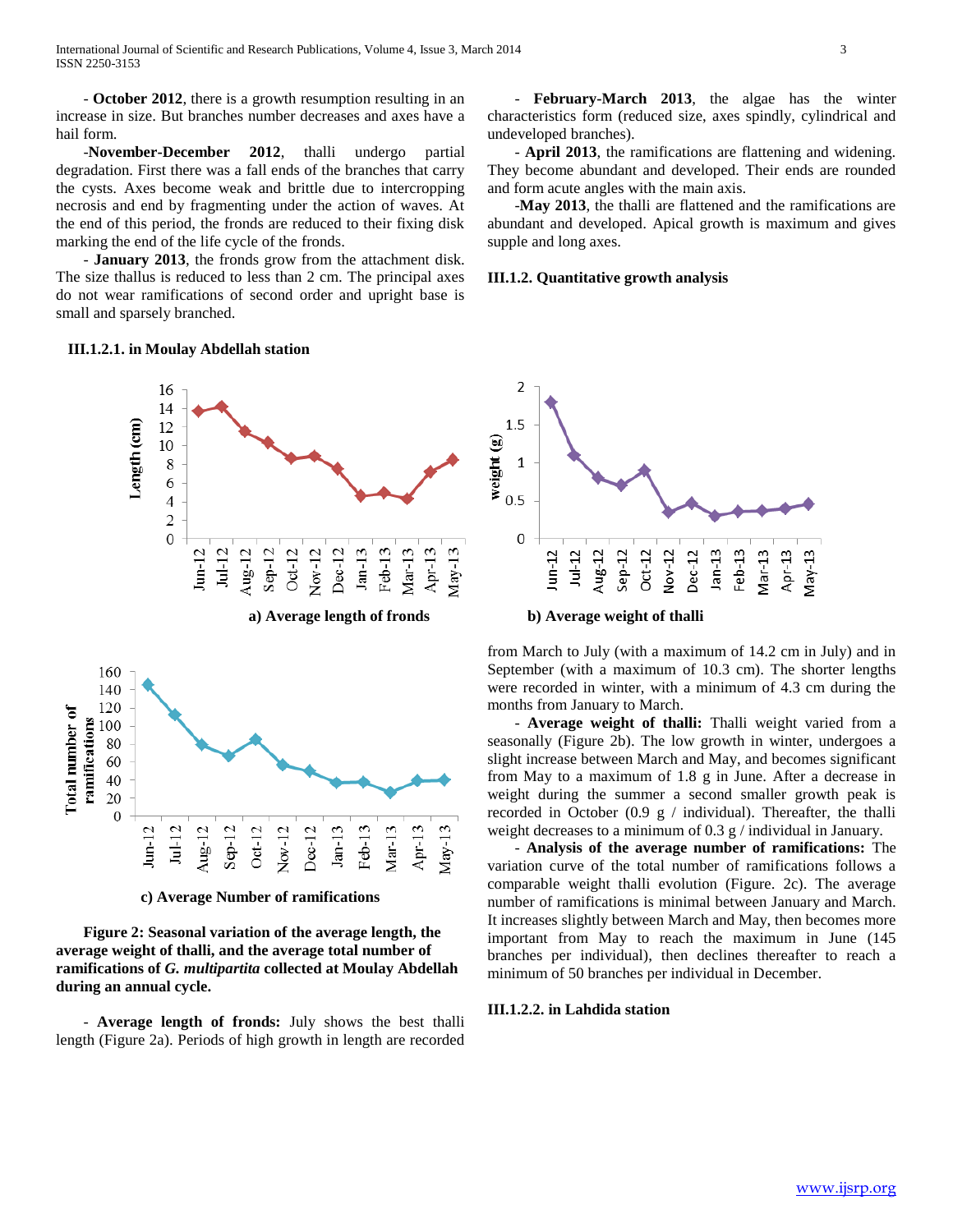





**c) Average Number of ramifications**

 **Figure 3: Seasonal variation of the average length, the average weight of thalli, and the average total number of ramifications of** *G. multipartita* **collected at Lahdida during an annual cycle.**

 - **Average length of fronds:** We note that July has very good growth in length. Periods of high growth in length (Figure 3a) are recorded from March to July (with a maximum of 14.2



**a) Average length of fronds b) Average weight of thalli** 

cm in July) and September (with a maximum of 8.5 cm). The shorter lengths were recorded in winter with a minimum of 4.5 cm in the months from January to March.

 - **Average weight of thalli:** The weight growth undergoes a slight increase between March and May and becomes important from May to a maximum of 0.8 g in June (Figure 3b). After a weight decrease during the summer, a second smaller growth peak is recorded in September (0.57 g / individual). Thereafter, the thalli weight decreases to a minimum of 0.2  $g /$  individual in January.

 - **Analysis of the average number of ramifications:** The average number of ramifications is minimal between January and March (Figure 3c). It increases slightly between March and May and becomes more important from May to reach the maximum in June (95 ramifications per individual) and declines thereafter to reach a minimum of 49 ramifications per individual in December.

### **III.1.2.3. in Sidi Abed station**

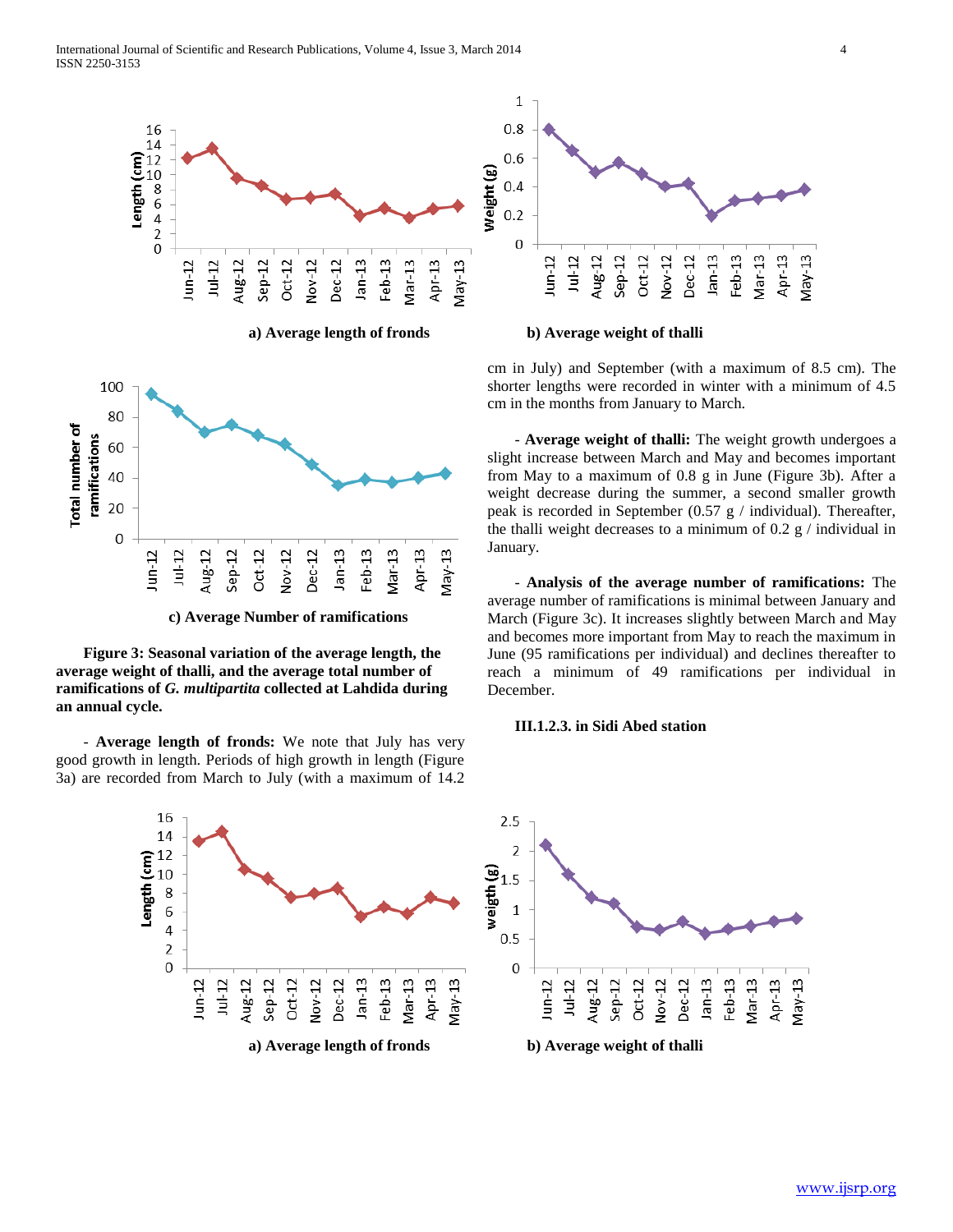

**c) Average Number of ramifications**

 **Figure 4: Seasonal variation of the average length, the average weight of thalli, and the average total number of ramifications of** *G. multipartita* **collected at Sidi Abed during an annual cycle.**



 **Figure 5: Seasonal variation of the average length, the average weight of thalli, and the average total number of ramifications of** *G. multipartita* **collected at three stations during an annual cycle.**

 - **Average length of fronds:** The best time for growth in optimum length recognized in the three stations was during June-July 2012 (with a maximum in July) (Figure 5a). During the winter, there was a decrease in average length to reach minimum

 - **Average length of fronds:** Seasonal variation in the length of fronds shows that July had the best growth in length (Figure 4a). From March to July, there was a significant increase in length (with a maximum of 13.5 cm in July) and in September (8.5 cm). The winter period is characterized by the lowest lengths (4.5 cm in January).

 - **Average weight of thalli:** Seasonal changes in weight of *G.multipartita* thalli shows that weight increases slightly between March and May and reaches its maximum in June (0.8 g). Then, it decreases to a minimum in January (0.2 g), (Figure 9b).

 - **Analysis of the average number of ramifications:** The average number of branches is low between January and March (Figure 4c). Then increases slightly to reach its maximum in June (95 ramifications per individual). The winter period is characterized by a decrease in the average total number of ramifications to reach its minimum in January (35 ramifications per individual).

#### **III.1.2.4. Comparisons between three stations**



sizes between January and March. From this latter, there is length regeneration in the three study stations.

 - **Average weight of thalli:** The evolution curve of the average weight of *G. multipartita* thalli shows a weight increase from March, peaking in June in three stations (Figure 5b). Then, the length parameter decreases during the winter to reach the minimum during the period between January and March.

 - **Analysis of the average number of ramifications:** For the evolution of the average total number of ramifications, we note that the richest ramifications period began from April to July (maximum in June), and then decreases to a minimum during the period between January and March. Then, we note a slight increase from March to May (Figure 5c).

#### IV. DISCUSSION

 The species *G. multipartita* has low growth in winter and active growth in spring-summer and lightweight in autumn, similar results concerning growth periods were obtained by (Engel-RC Palmiter, 2000). From September to October fronds become fragmented and disappear and in winter the individuals are in disc form. Pondevida et al. (1996) showed that *G. cervicornis* biomass in Brazil has a maximum growth during the summer and a minimum in winter. The same results were